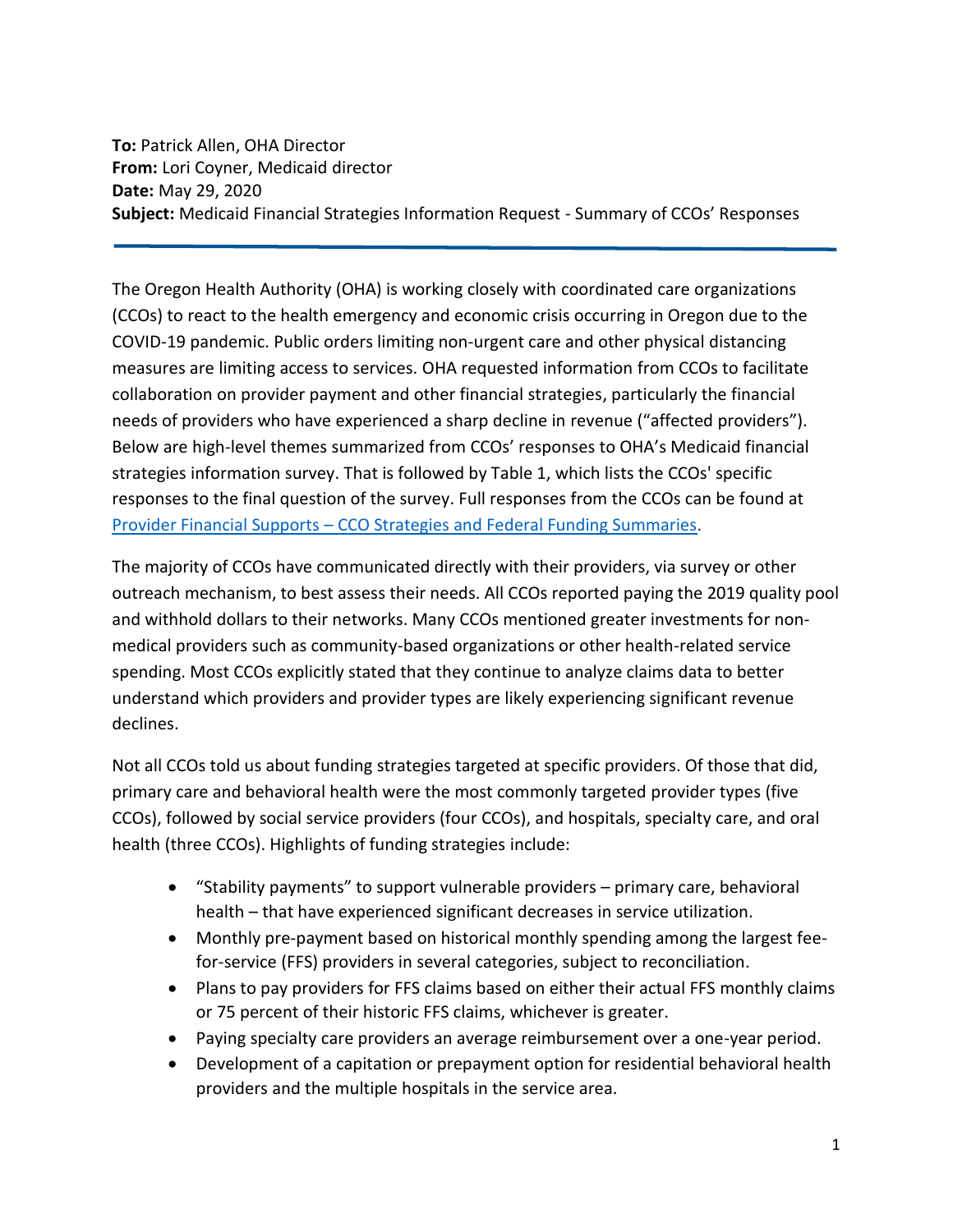• Engaging FFS providers with opportunities to adopt more VBP arrangements, when appropriate.



# CCOs' Reported Payment Strategies to Affected Providers

The vast majority of CCOs stated that they will ideally align current approaches with the longer-term value-based payment (VBP) goals of [CCO 2.0,](https://www.oregon.gov/oha/HPA/dsi-tc/Documents/OHA-CCO-VBP-Roadmap.pdf) while also balancing provider needs at this critical time. Many are explicitly highlighting the benefits of VBPs to providers not yet on these payment platforms and have used this period to begin discussions regarding the benefits of VBPs. In addition, at least one CCO noted that some providers expressed general concerns about the viability and appropriateness of short-term VBP arrangements. CCOs that have lowered requirements – such as reporting on quality metrics – have done so only in direct response to the COVID-19 emergency and they intend to return to their original arrangements.

While there were some CCO-specific requests of OHA, many of them asked for additional information and determination on 2020 quality pool metrics and payment, and on the required reconciliation processes for pre-payments to affected providers. CCOs generally agree on several actions they recommend OHA take to address providers' payment and financial strategies. These include:

- Suspend the CCO withhold for the remainder of the 2020 quality pool.
- Make available transparent information about what each CCO plans to do or has done to support providers in their service area.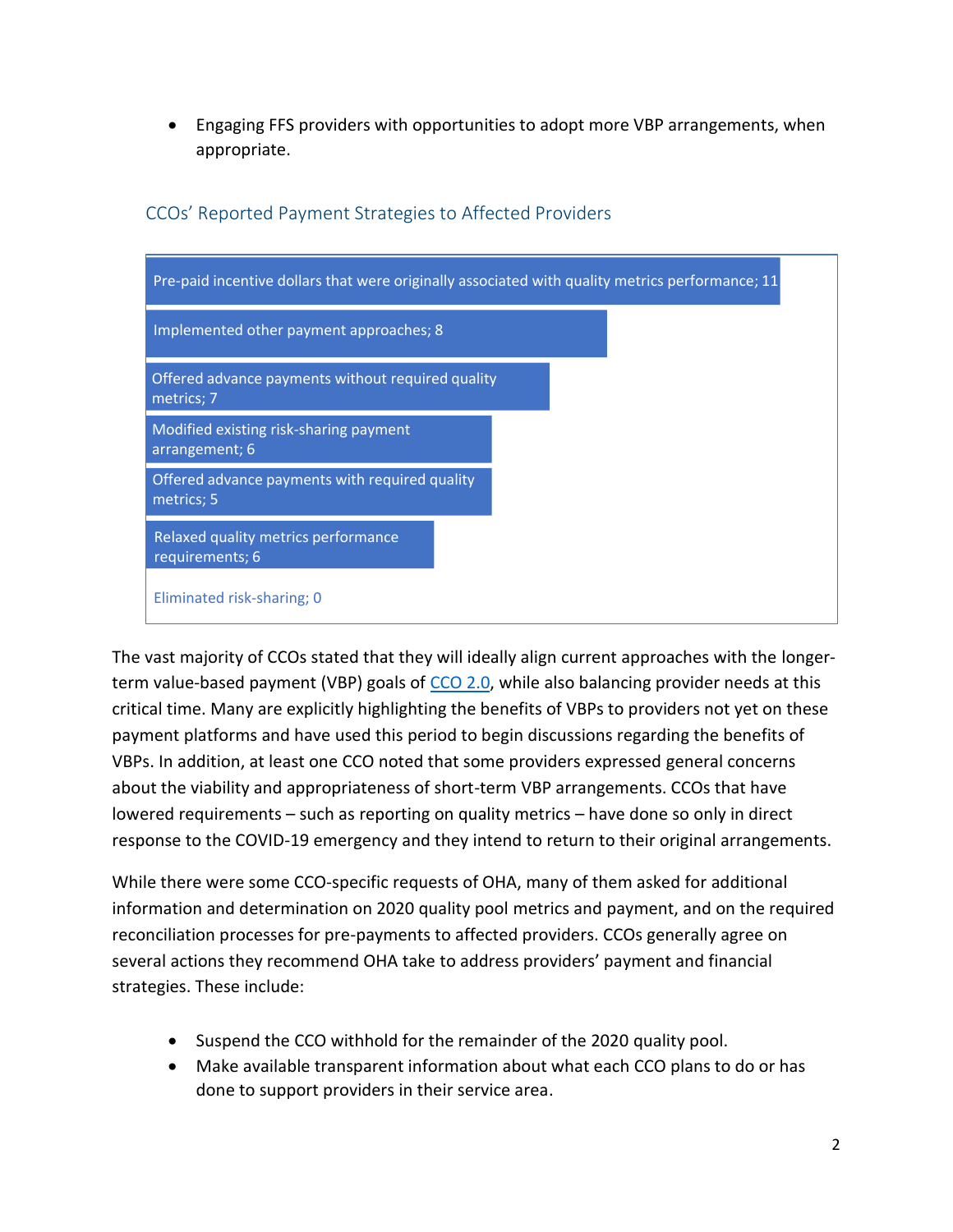- Make available transparent information about what other financial supports (e.g., federal, state, etc.) providers have applied for or received.
- Encourage providers to work in good faith with CCOs to enter VBP arrangements.
- Review medical loss ratio (MLR) targets and rate of growth policies and consider flexibility.

In the survey responses, CCOs asked OHA to let them know as soon as possible about expected or projected changes in enrollment due to increased eligibility or due to COVID-19 more broadly. CCOs would prefer this information to be more detailed (e.g., by county or other geographical designation) and bi-directional (ramp up and ramp down expectations). In addition, CCOs would like to understand what OHA is forecasting or learning about the newly enrolled population including risk profiles, claims experience, utilization projections, social determinant of health (SDOH) needs, and MLR forecasts. Several CCOs indicated they are conducting their own forecasting and would be interested in partnering with OHA to share, validate, and discuss models.

CCOs analyzed the potential impacts of the expected increase in Medicaid enrollment and generally found the following:

- **Minimal provider impact** Several CCOs said the vast majority of providers in their service area are already contracted with their plan. Initial indicators are that new members previously had coverage through the exchange or their former employer. However, a large shift of patients to Medicaid could become an issue in areas where higher proportions of providers don't currently accept Medicaid clients.
- **Sufficient system capacity** Although membership is increasing, most CCOs said their current provider network is not strained. The system capacity is stable, as the ratio of patients to providers in the service area has not noticeably changed.
- **Minimal barriers to access** No major barriers to accessing services were identified, except behavioral health and dental. Providers reliant on FFS have been negatively impacted by a drop in requested services, most notably in rural areas. This could lead to future access issues due to limited ability to expand their networks. There may be a need to support these providers by providing stability until volume increases again.
- **Focus on continuity of care** Several CCOs have focused on continuity of care as individuals move from commercial payors to OHP. It's important to make sure, as much as possible, that new members can maintain existing provider relationships.
- **Leveraging telehealth** Proactive exploration of telehealth as a means to handle a potential surge in enrollment has begun. CCOs are attentive to the need for educating and supporting members and providers to become more familiar with this option.
- **Concerns about larger reserve** With increased enrollment, some concerns were expressed about meeting risk-based capital (RBC) requirements.
- **Customer service demand** CCOs are experiencing increased demand for customer service support. A few CCOs indicated that the COVID emergency has resulted in greater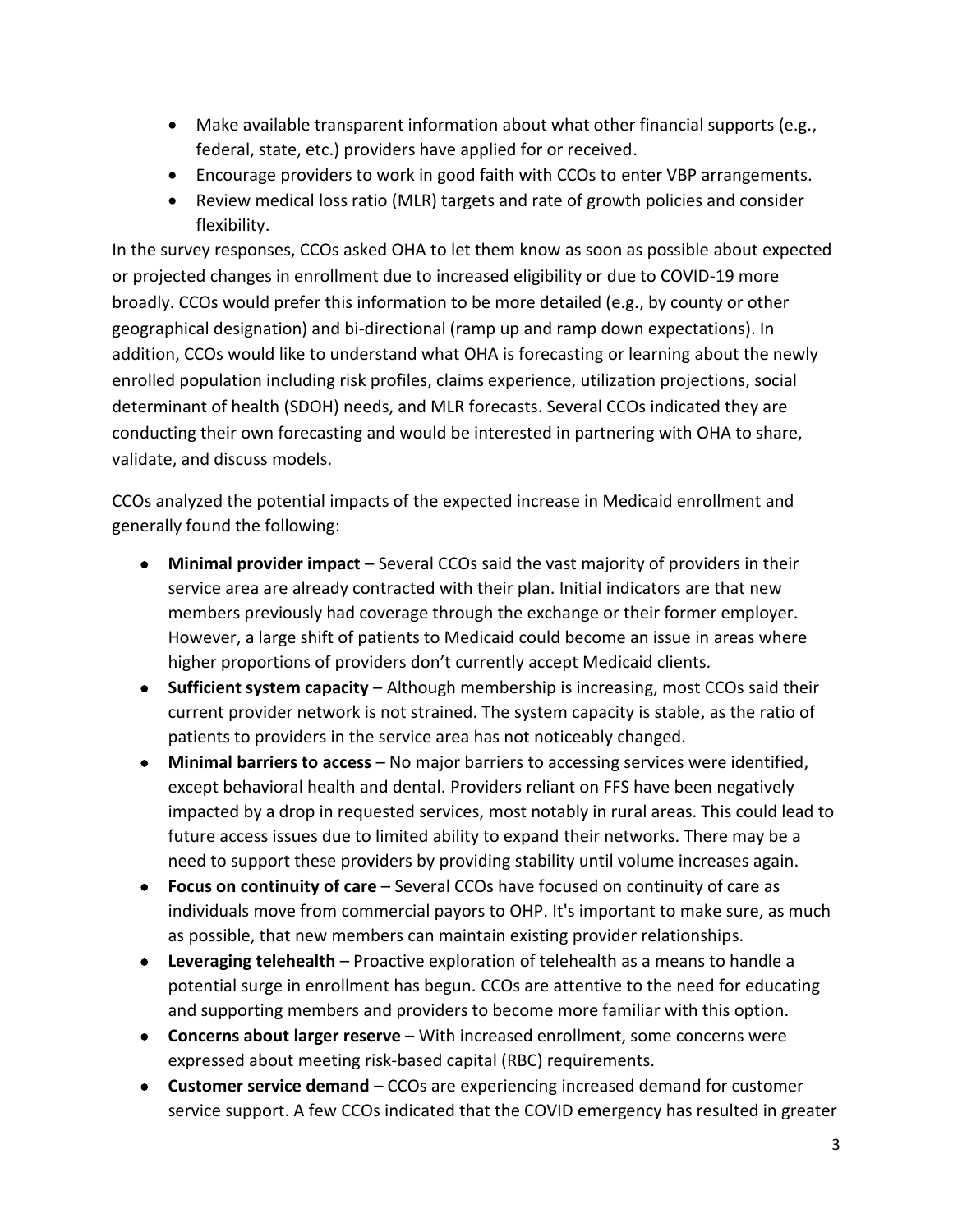opportunity for cross training of staff to address customer service needs. This could be beneficial as member enrollment increases.

- **Use of modeling** Several CCOs said they were modeling the impact of increases in enrollment. They are also making changes to their contracting model to address potential needs.
- **Future considerations** CCOs expressed concerns about a lag before the heath system feels the full impact of increased membership. Member engagement requirements may be challenging. Anticipated pent-up outpatient needs also may increase demand for services in the future, which may require expanded hours from providers.

As it relates to other lines of business, CCOs indicated that their non-CCO insurance products are generally small and therefore may not have substantial impact on their local providers. Some CCOs are still evaluating how to build on their current strategies in the commercial market. Several CCOs suggested OHA use existing task forces or work groups, in which both Medicaid and commercial plans participate, to socialize plans and future guidance as well as work with partners in the Department of Consumer and Business Services (DCBS).

Finally, CCOs suggested OHA, CCOs and commercial plans should work in partnership to ensure network stability and continuity of care for Oregonians.

## TABLE 1. CCO STRATEGIES FOR AFFECTED PROVIDERS

The following table summarizes, by CCO, their strategy to support providers financially during this time.

| <b>CCO</b>             | <b>Response</b>                                                                                                                                                                                                                                                                                                                                                                                                                                                                                                                                                                                                                                                                                        |
|------------------------|--------------------------------------------------------------------------------------------------------------------------------------------------------------------------------------------------------------------------------------------------------------------------------------------------------------------------------------------------------------------------------------------------------------------------------------------------------------------------------------------------------------------------------------------------------------------------------------------------------------------------------------------------------------------------------------------------------|
| <b>Advanced Health</b> | Advanced Health's strategy is to, wherever possible, maintain stable<br>Medicaid funding to the provider network as a means to preserve the<br>health care ecosystem in Coos and Curry counties. Because a large portion<br>of our providers were already paid through capitation or percent of<br>premium arrangements, those payments have remained stable. We are<br>carefully monitoring claims and payment volumes for fee-for-service<br>expenses and providers for any changes that may require an additional<br>response. Advanced Health is also working to support providers in<br>transitioning to telehealth services wherever possible to maintain access<br>to services for our members. |
|                        | The early 2019 Quality Pool funds are being paid out quickly to providers.<br>The suspension of the 2020 Quality Withhold will allow us to make<br>prospective payments to providers. This early infusion of quality funds to<br>the provider network especially supports primary care and specialty care                                                                                                                                                                                                                                                                                                                                                                                              |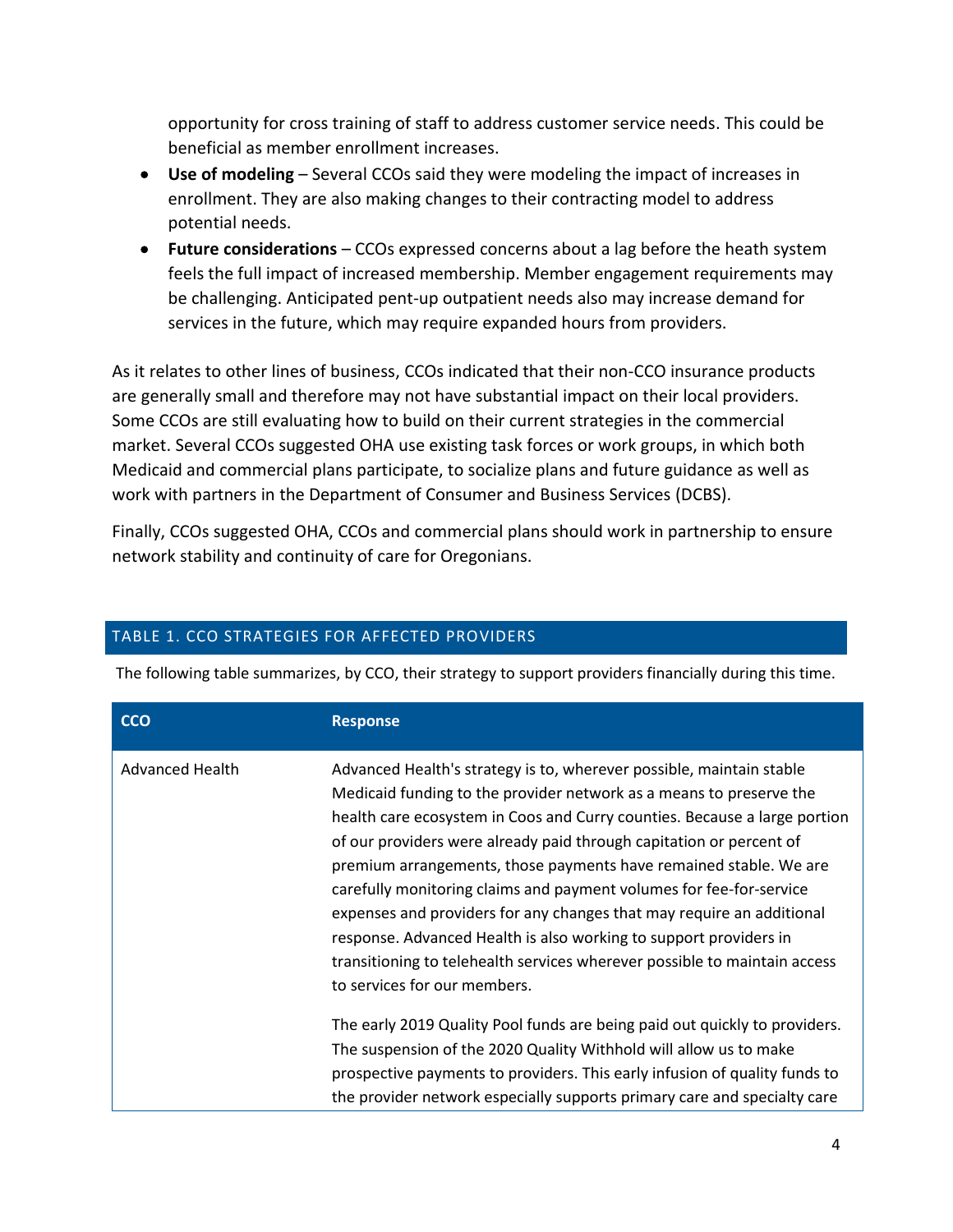### **CCO Response**

providers who have been most impacted by the cancellation of elective and preventive services in Oregon.

AllCare AllCare Health's focus during this crisis continues being the members we serve here in Southern Oregon. To help communicate any access to care changes and provide information about COVID-19 treatment, AllCare has compiled a list of answers to our member's frequently asked questions (located here: [https://www.allcarehealth.com/information-for-our](https://www.allcarehealth.com/information-for-our-members-about-covid-19)[members-about-covid-19\)](https://www.allcarehealth.com/information-for-our-members-about-covid-19). In addition, AllCare has worked with our regions whole provider network to ensure members continue to have access to needed medical and social support services during the crisis and beyond. AllCare has identified and developed adjustments as needed and continues working directly with our contracted providers throughout AllCare's entire service area to ensure that members have access today and in the future. For those providers that are contracted for capitation payment, AllCare has continued to pay their capitation at the full amount. For those primary care that are not currently capitated we have offered to move them to a capitation arrangement. AllCare has worked with our provider offices to expand telehealth options to ensure that members have the ability to utilize their services during COVID-19. Going forward, AllCare will be working directly with our providers to continue making targeted investments to ensure our locally-based network of providers can handle the on-going challenges created by COVID-19. We continue to communicate with all provider groups via our website, provider portal, provider relations staff, IPA staff, email newsletters, and mail communications. If providers have questions please contact our Provider Services staff at 541.471.4106 or email us at [Andrea.Franchi@allcarehealth.com.](mailto:Andrea.Franchi@allcarehealth.com)

> AllCare has also helped maintain and expand access to social services supports that help all Southern Oregonians during this time of crisis. AllCare has developed a COVID-19 Resiliency fund which is dedicated to funding programs and services that related to the SDoH-E and non-medical care (such as increasing access to food, housing, etc.). AllCare has wellestablished relationships with many community partners and social services and have continued our dialogue and work with partners during the COVID-19 pandemic. If you would like more information about accessing the fund, please contact Carrie Prechtel at 541.471.4106 or email her at [Carrie.Prechtel@allcarehealth.com.](mailto:Carrie.Prechtel@allcarehealth.com) To see the programs that AllCare is currently funding with the COVID-19 Resiliency fund please visit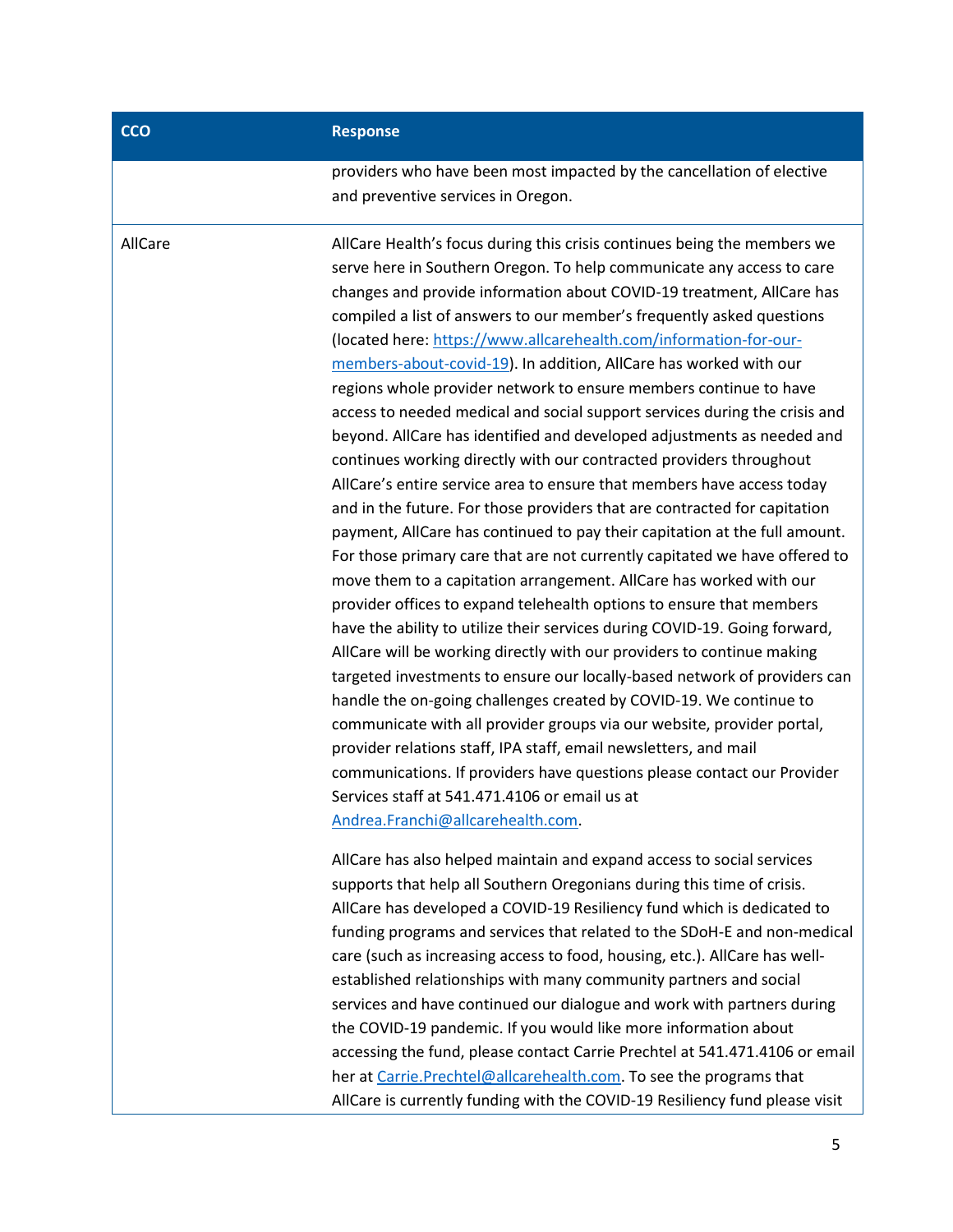| <b>CCO</b>                     | <b>Response</b>                                                                                                                                                                                                                                                                                                                                                                                                                                                                                                                                                                                                                                                                                                                   |
|--------------------------------|-----------------------------------------------------------------------------------------------------------------------------------------------------------------------------------------------------------------------------------------------------------------------------------------------------------------------------------------------------------------------------------------------------------------------------------------------------------------------------------------------------------------------------------------------------------------------------------------------------------------------------------------------------------------------------------------------------------------------------------|
|                                | https://www.allcarehealth.com/about-us/covid-19-community-<br>involvement.                                                                                                                                                                                                                                                                                                                                                                                                                                                                                                                                                                                                                                                        |
| <b>Cascade Health Alliance</b> | We continue to work with our providers in a collaborative way to find<br>effective solutions to ensure they are financially solvent during this crisis<br>while also considering access to care for our members. While this is an<br>unprecedented event, our collective efforts around an interim solution is<br>important to us with our providers that provide access to our members.<br>We continue to explore and enhance network adequacy by<br>accommodating and enhancing telehealth solutions, while being mindful<br>of the digital health equity impact to some of our members in the rural<br>area with limited broadband access and smart phone capabilities.                                                        |
| Columbia Pacific               | Columbia Pacific CCO values its deep partnerships with its members,<br>provider network and the community at large. We are committed to<br>finding innovative solutions that support the overall community response<br>to COVID-19. In our rural communities we all know and work together. We<br>have built stable and deep relationships with our network providers for<br>physical, behavioral and oral health, with our NEMT broker, with our<br>community social safety net organizations, and with the agencies and<br>public safety entities that, together, wrap services around those who need<br>them to improve the health of our members and communities.                                                             |
|                                | Our efforts include providing financial support (stability payments, early<br>release of quality funds), working to reduce administrative burdens for<br>providers participating in our APMs and COVID-19 financial support<br>efforts, continuing to provide ongoing technical assistance (especially<br>around billing/coding, supporting providers transition to offering<br>telehealth), and supporting provider engagement with high risk<br>members-especially around member health and access to services tied to<br>Social Determinants of Health, such as housing and food security. We're<br>committed to continuing to support and facilitate connections with<br>community-based organization that serve our members. |
| Eastern Oregon                 | EOCCO's efforts can be categorized into four main workstreams; advocacy<br>on behalf of the provider community, direct provider financial support,<br>promoting and maintaining member access to providers and easing<br>administrative burden for providers. Following are examples of the many<br>efforts that have been put in place to support our provider community;                                                                                                                                                                                                                                                                                                                                                        |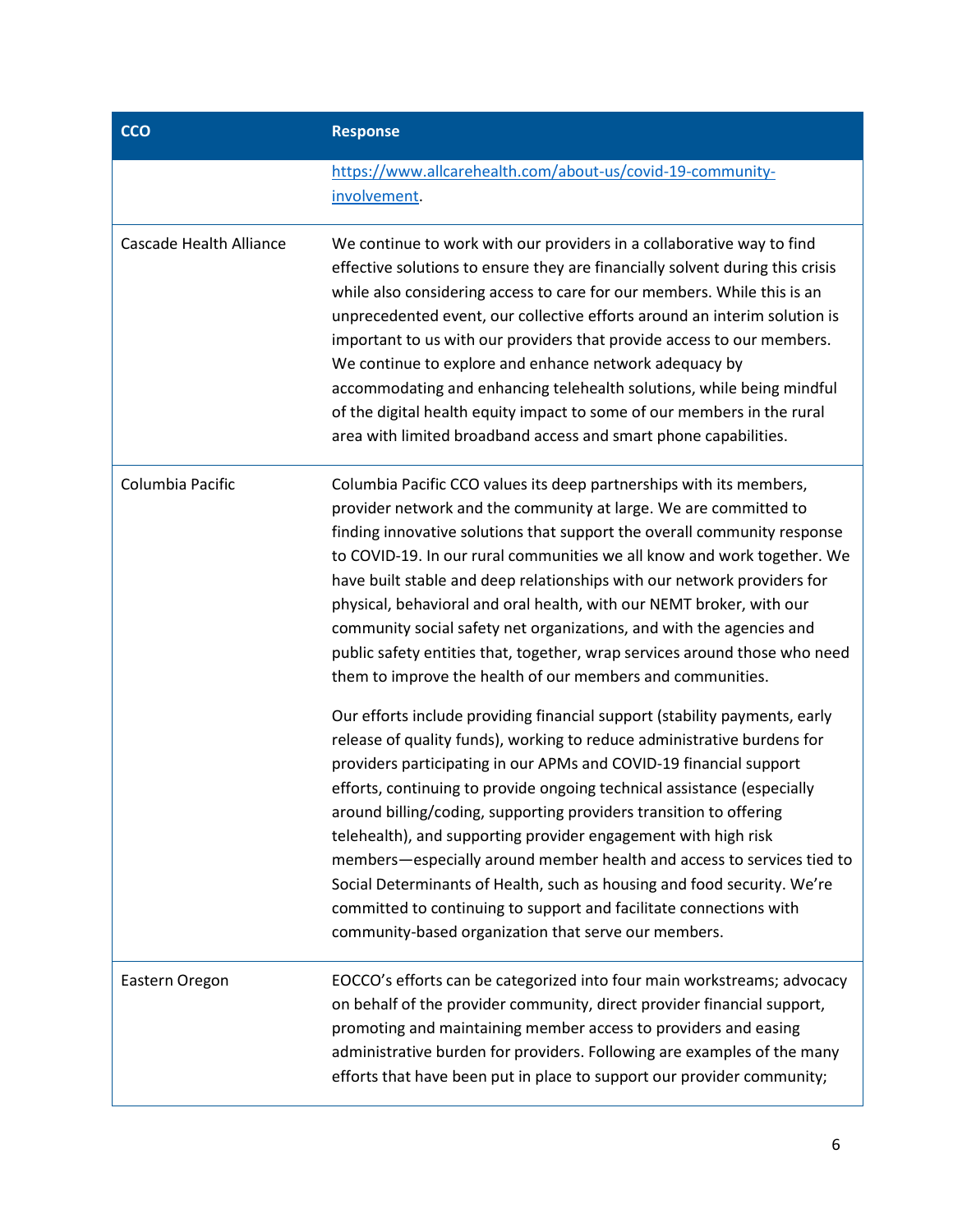### **CCO Response**

**Advocacy on behalf of the Provider Community:** EOCCO advocated on behalf of our providers to resume elective procedures in partnership with OHA and the Governor's office. At the federal level EOCCO advocated on behalf of its five contracted health district hospitals to qualify for Paycheck Protection Program (PPP) funding through the CARES act.

**Direct Provider Financial Support:** EOCCO has distributed \$4.5 Million in 2019 quality funds to key sectors within the delivery system (Hospitals, PCPs, Dental and Behavioral Health). In May, EOCCO will be distributing \$2 Million in 2020 quality withhold funds to primary care practices. Funds are intended to provide direct financial support. EOCCO has established an emergency fund intended to support providers in our service area that require additional financial support if they are in serious financial jeopardy. The intent of this fund is to ensure continued access and provider capacity. EOCCO is offering primary care practices that have not yet moved to capitation, the option to take capitation for primary care services so that they can receive a sustainable Medicaid revenue stream regardless of volumes. This is in addition to the monthly PCPCH payments EOCCO already provides State certified primary care practices for each EOCCO member attributed to the practice. EOCCO is currently exploring capitation models for hospitals and residential behavioral health programs on an interim or permanent basis to provide a sustainable Medicaid revenue stream regardless of volumes.

**Proactive outreach to high-risk members:** EOCCO's Care Management team reached out to high-risk members to ensure they have the support and care that they need, and is connecting members to providers for follow-up services, as needed. Behavioral health intensive care coordinators are also actively reaching out to the most vulnerable populations with Serious and Persistent Mental Illness. CCO staff are presenting COVID-19 benefits and resources to all 12 Local Community Advisory Councils.

**Easing Provider Administrative Burden:** Provider administrative burdens have been eased by extending approved date ranges on prior authorizations, temporarily offering provisional credentialing and waiving verification of certain elements and extending claim submission and utilization management deadlines

EOCCO will continue to outreach to our provider community to understand the impacts that providers may be facing and to participate in efforts to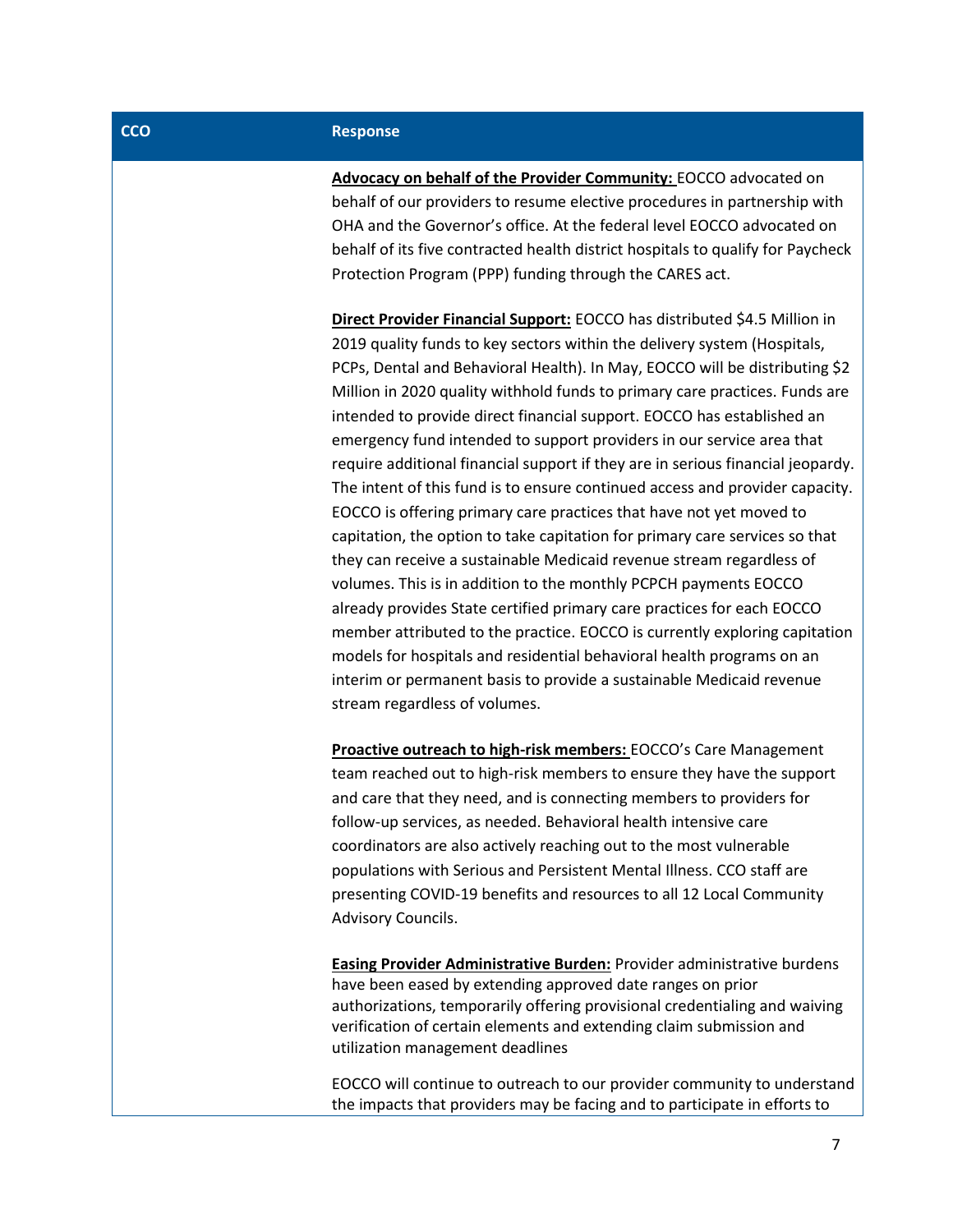| <b>CCO</b>                       | <b>Response</b>                                                                                                                                                                                                                                                                                                                                                                                                                                                                                                                                                                                                                                                                                                                                                                                                                                                                                         |
|----------------------------------|---------------------------------------------------------------------------------------------------------------------------------------------------------------------------------------------------------------------------------------------------------------------------------------------------------------------------------------------------------------------------------------------------------------------------------------------------------------------------------------------------------------------------------------------------------------------------------------------------------------------------------------------------------------------------------------------------------------------------------------------------------------------------------------------------------------------------------------------------------------------------------------------------------|
|                                  | support access and quality care for members. Questions about these<br>strategies can be directed to <b>eoccometrics@modahealth.com</b>                                                                                                                                                                                                                                                                                                                                                                                                                                                                                                                                                                                                                                                                                                                                                                  |
| Health Share of Oregon           | Health Share has taken a number of steps to ease the financial burden on<br>Affected Providers which include:                                                                                                                                                                                                                                                                                                                                                                                                                                                                                                                                                                                                                                                                                                                                                                                           |
|                                  | Providing early release and distribution of the 2019 quality dollars.<br>A majority of these funds are already contractually assigned and<br>expected; getting them out early will help our provider networks<br>with cash flow.<br>Utilizing a portion of the 2020 quality dollars to assist the most at<br>risk providers. We are currently conducting an analysis of the tri-<br>county area provider networks to identify those who are the most<br>at risk and don't have other streams of funding coming in or<br>accessible.<br>Providing payments to some at risk FFS providers who serve OHP<br>٠<br>members, and NEMT providers, based on historical claims<br>information. In addition to providing direct payments of dollars,<br>we are working with providers to ensure they know how to access<br>funding and benefits they are eligible for through the different<br>stimulus packages. |
| Intercommunity Health<br>Network | IHN supports its Provider network during the Executive Order period<br>through increased Professional rates, expanding service options for our<br>Capitated partners, distributing Community Benefit funds for members to<br>our CBOs, and providing financial backing to our critical Hospital network.<br>IHN is always open to developing Value Based payment options quickly<br>with our Providers that need rapid financial support. Our mission is to first<br>support our Community, and IHN counts on its Provider Network to do just<br>that. During this difficult period know that our Providers can count on IHN<br>as well to support them.                                                                                                                                                                                                                                                |
| <b>Jackson Care Connect</b>      | Jackson Care Connect is 100% focused on the Jackson County community.<br>We've built and are working to maintain the largest provider network<br>available-so our members can access the care they need, and our<br>providers have confidence that they are part of a strong, supported<br>regional health network. We have ensured sustained access to critical<br>services for our members and families throughout this pandemic. Due to<br>our relationship with CareOregon, we are able to leverage additional<br>resources in times of crisis like this to rally to<br>support critical providers financially, continue to offer leading edge<br>technical assistance, and be there to answer the phone anytime they need                                                                                                                                                                          |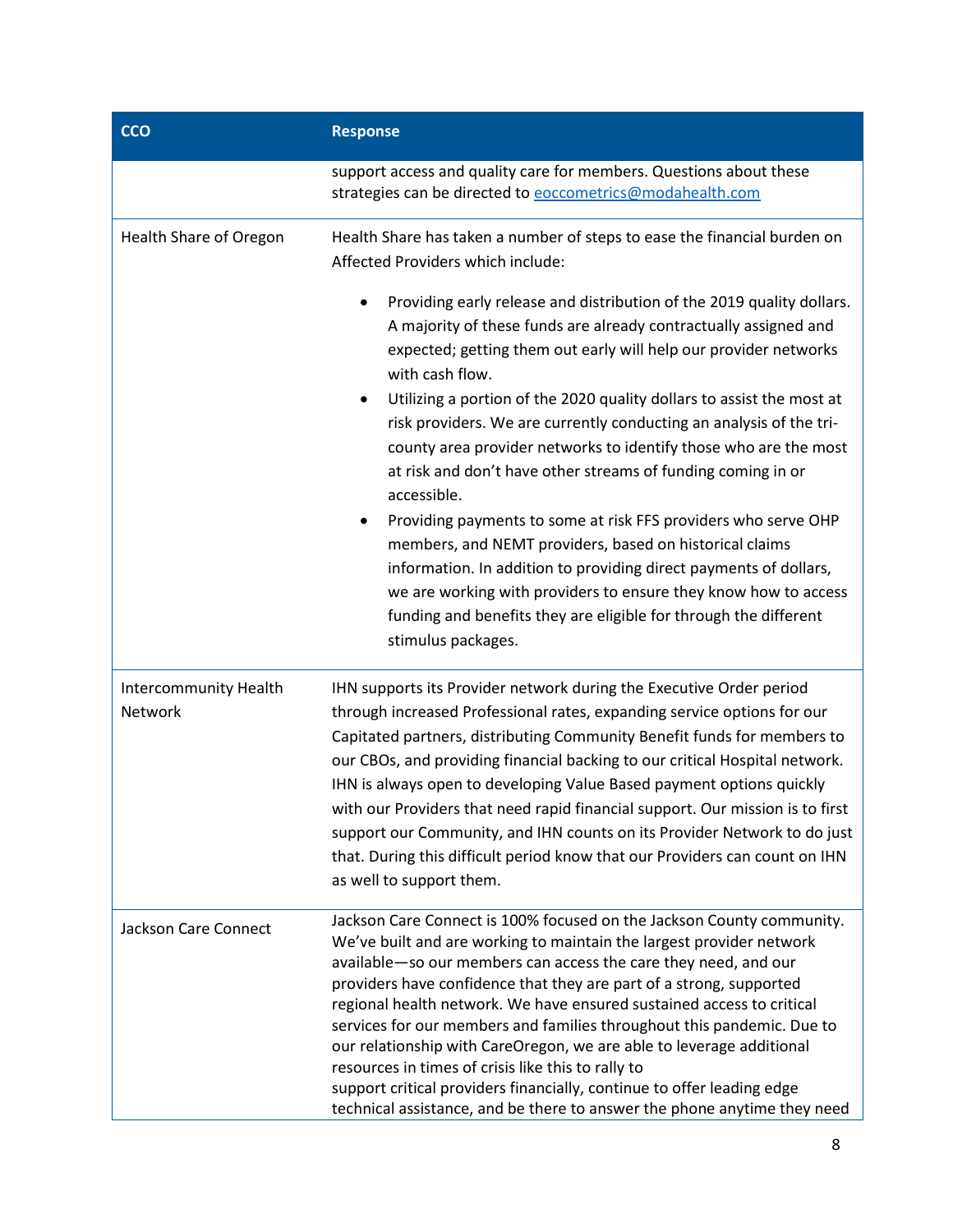| <b>CCO</b>                               | <b>Response</b>                                                                                                                                                                                                                                                                                                                                                                                                                                                                                                                                                                                                                                            |
|------------------------------------------|------------------------------------------------------------------------------------------------------------------------------------------------------------------------------------------------------------------------------------------------------------------------------------------------------------------------------------------------------------------------------------------------------------------------------------------------------------------------------------------------------------------------------------------------------------------------------------------------------------------------------------------------------------|
|                                          | us. Importantly, we are offering stability payments to vulnerable providers<br>to help ensure they can continue to serve our members now and in the<br>future.                                                                                                                                                                                                                                                                                                                                                                                                                                                                                             |
|                                          | We are proud to work alongside our provider partners to serve members,<br>whether that's through supporting them in rolling out new patient-focused<br>programs such as telehealth, facilitating outreach to support the health of<br>our high-risk members, continuing to offer non-emergent medical<br>transportation for critical services, or supporting members who do not<br>have access to housing during this crisis. Our support spans across our<br>broad network of clinical providers and social service partners. We're here<br>to bridge the gap between provider and patient, helping keep Jackson<br>County strong, healthy and resilient. |
| Pacific Source                           | Thank you for everything you are doing to support our members and<br>communities during this pandemic. We have implemented the following<br>strategies to support providers:                                                                                                                                                                                                                                                                                                                                                                                                                                                                               |
|                                          | Eased operational burdens on providers<br>$\bullet$<br>Distributed early payments under 2019 risk arrangements<br>Distributed 2019 quality incentive "early release" funds made<br>٠<br>available by the OHA<br>Suspended 2020 withholds in value-based payment arrangements<br>during the crisis<br>Developed provider stability payment plans<br>$\bullet$<br>Offered cash advances to providers<br>٠<br>Made funds available through the Community Health Excellence<br>٠<br>grant program for providers to apply for support                                                                                                                           |
|                                          | We encourage any provider with questions about this information to reach<br>out to us at ProviderRelief@pacificsource.com.                                                                                                                                                                                                                                                                                                                                                                                                                                                                                                                                 |
| <b>Trillium Community Health</b><br>Plan | Funding during the crisis will be available to providers who are currently in<br>need of COVID-related assistance. At this time, Trillium is taking provider<br>requests for COVID-related assistance through our public comments<br>contact: PublicComments@TrilliumCHP.com. Each request will be<br>expedited for approval through our management team, and final approval<br>will be made by the Trillium Board.<br>In addition to compensation models to help providers, Trillium is engaged                                                                                                                                                           |
|                                          | in several activities, including providing in-kind PPE donations, investing in<br>SDoH and temporary housing to help our safety net providers meet the<br>needs for our members. A few examples of our recent COVID-19 related                                                                                                                                                                                                                                                                                                                                                                                                                             |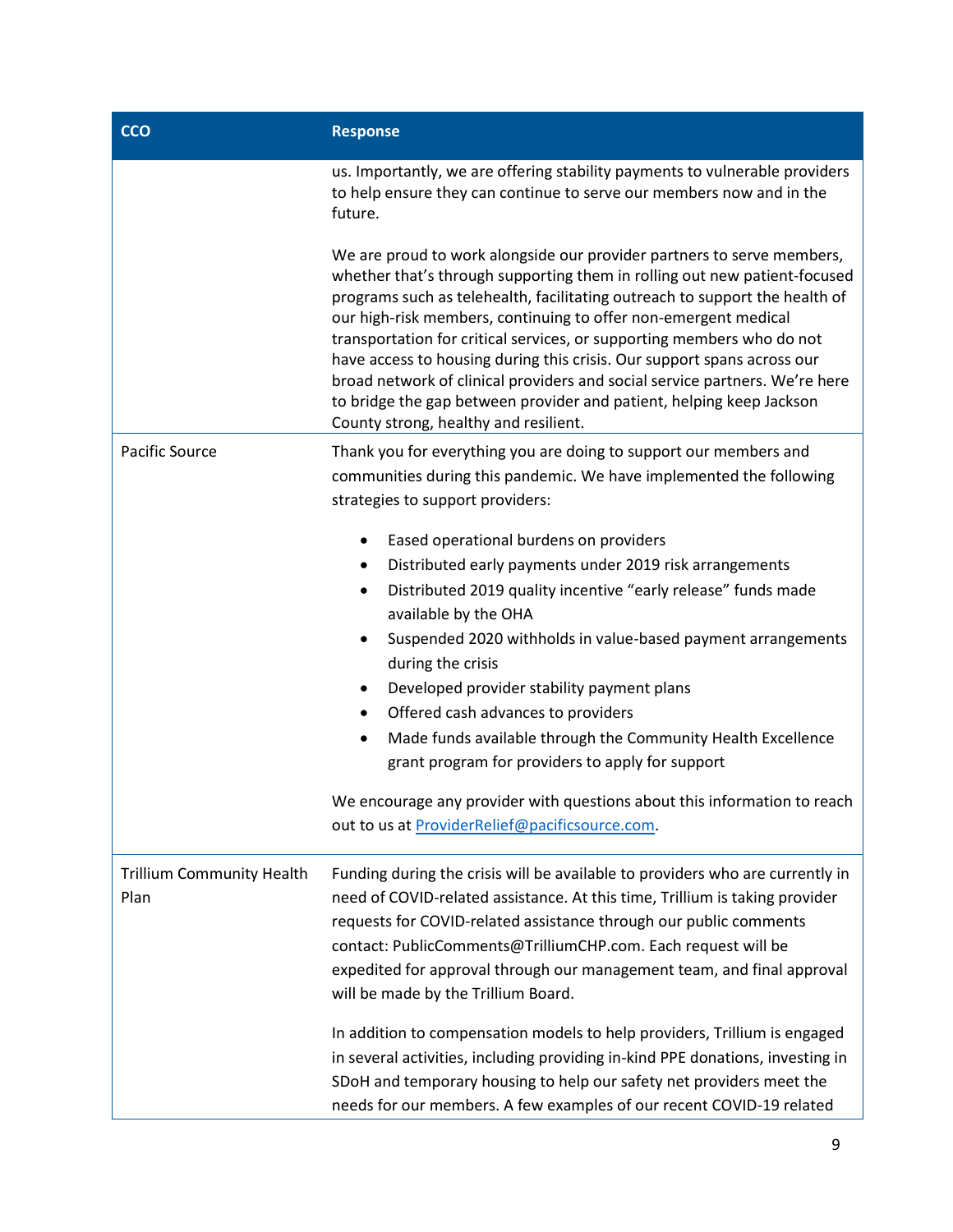| <b>CCO</b>             | <b>Response</b>                                                                                                                                                                                                                                                                                                                                                                                                                                                                                                                                                                                                                                                                                                                                                                                                                                                                                                                                                                           |
|------------------------|-------------------------------------------------------------------------------------------------------------------------------------------------------------------------------------------------------------------------------------------------------------------------------------------------------------------------------------------------------------------------------------------------------------------------------------------------------------------------------------------------------------------------------------------------------------------------------------------------------------------------------------------------------------------------------------------------------------------------------------------------------------------------------------------------------------------------------------------------------------------------------------------------------------------------------------------------------------------------------------------|
|                        | investments: Trillium has provided an OBGYN office with 105 blood<br>pressure cuffs so pregnant moms can check blood pressure at home and<br>not have to go into the office. Trillium through Centene COVID-19<br>Community Relief Fund, donated \$45,000 to Food for Lane County and<br>Project Blessing in Reedsport and \$17,500 to residential providers and<br>community partners that provide assistance to individuals experiencing<br>houselessness. Trillium also donated another \$1,200 to Carry It Forward<br>for tents, supplies and assistance and \$5,000 each to three organizations<br>that prevent domestic violence. Trillium has also set up a program to assist<br>providers with grant writing and small business loan applications and<br>provided PPE to multiple provider offices and hospitals. Through a<br>partnership with Quest Laboratories, Trillium will facilitate the distribution<br>of 25,000 COVID-19 tests to FQHCs and other providers each week. |
| Umpqua Health Alliance | Umpqua Health Alliance has been actively expanding sustained payments<br>with accelerated/advance payment options to the provider network at<br>large. These payments are designed to help physicians and their practices<br>remain financially viable during the COVID-19 public health emergency.<br>Umpqua Health Alliance is reaching out directly to the provider networks<br>and offering virtual town-hall meetings to describe the options that have<br>been developed. The contracted practices must review and agree to the<br>contract amendments to receive accelerated/advance payments. Umpqua<br>Health Alliance is working to ensure stability throughout the crisis.                                                                                                                                                                                                                                                                                                     |